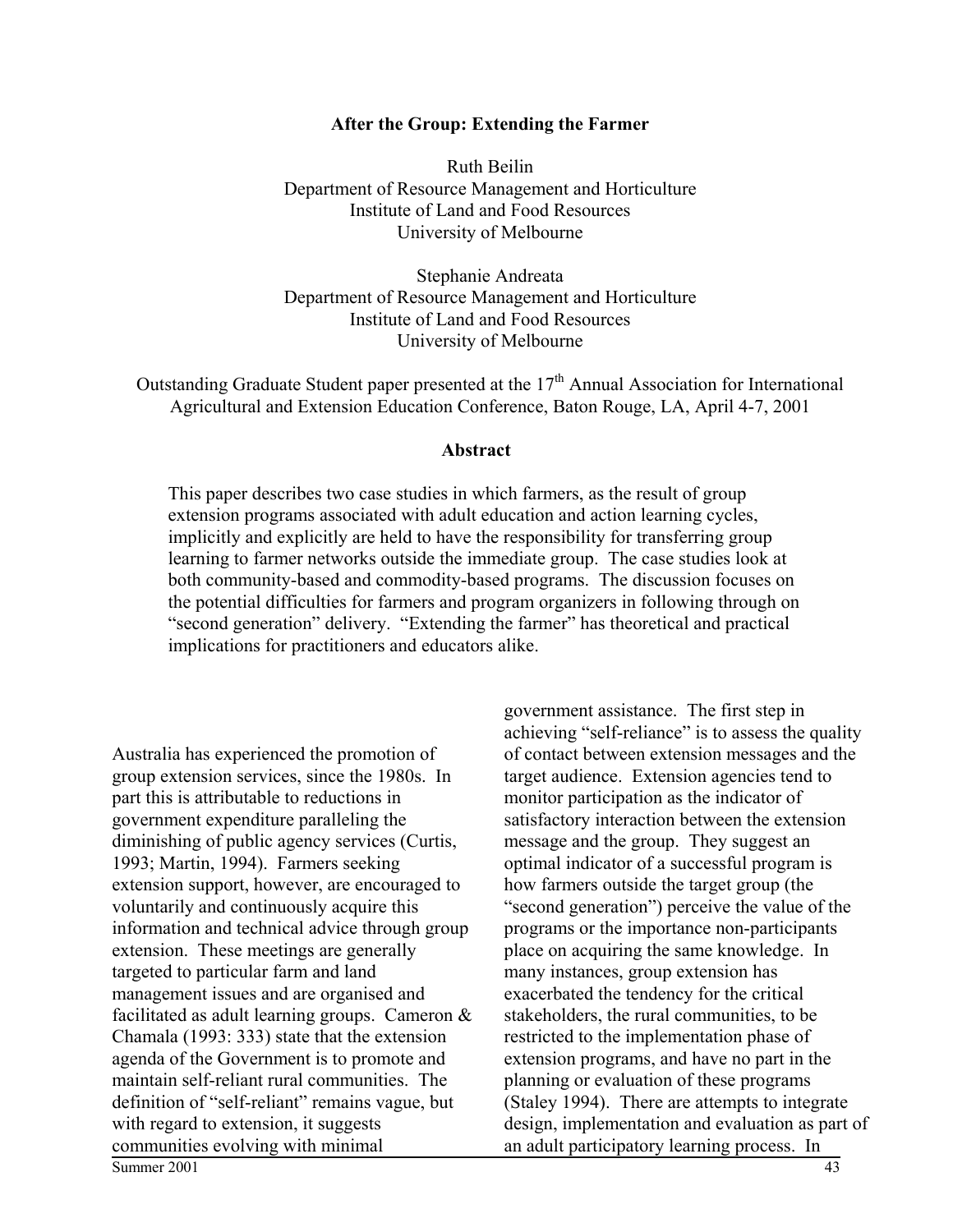Australia this includes community representation on boards and networks associated with extension programs, thereby linking ideas of community self-reliance to a more participatory model of self-help farmer learning groups. We suggest their theoretical compatibility is attractive to funding agencies as vehicles for change and innovation because the focus is on group participants taking responsibility for disseminating the extension ideas further.

Group extension encourages adult learning and anticipates improving farm management practices and processes within the rural community through demonstration and positive interaction between farmers. We suggest there is an assumption that participants will charitably play the role of "extension change catalysts" for their farming communities. However, the mechanism for ensuring the expectation of community involvement beyond the group is largely undescribed. The delivery of group extension information tends to be informal and oral in character; thus suitable information that is readily transferable to the >second generation= requires careful planning, and that too remains a predominantly uncharted area. While the original group formation is generally voluntary, little is known about levels of voluntary participation beyond the initial participants and, Brookfield (1986) states that common understanding and community learning can only be stimulated if the act is voluntary. Therefore the current situation appears full of anarchic potential.

The model to this point can be imagined as follows: the extension idea(s) are as a stone thrown into the pond, and the water in the pond represents farming networks (Figure 1). The initial contact group are within the first circle of ripples and the idea(s) are transferred through the widening ripples. The subsequent ripples are as a result of the first ripple or group, contacting the farmers contained within the "second generation" of ripples. This image is significant. The ripples are not evenly dispersed, nor is the ripple line continuous; the idea(s) themselves change as they move through the farming circles; the idea(s) are transferred dissimilarly and the membership of each circle is fluid.

In considering the applicability of our "ripple model" to the discussion, we turn to clarify the distinction between community and commoditybased extension programs. A community-based program is usually funded for the public good. The Government tends to provide funding for small initiatives to encourage experimentation and innovative approaches. There is typically no set target audience but rather an accumulation of different communities from both rural and urban environs that come together to resolve problems and/or community needs.

A commodity-based program, conversely, has a specific commodity target audience with the incentives to participate generally reflecting some type of market advantage. In most instances, these programs are operated and/or funded either privately by the farm households themselves or through industry research and development corporations. Thus the issue of "second generation" contact, to nonparticipants, may require different messages, transfer strategies and approaches because it is realistic to expect difference associated with this wider community.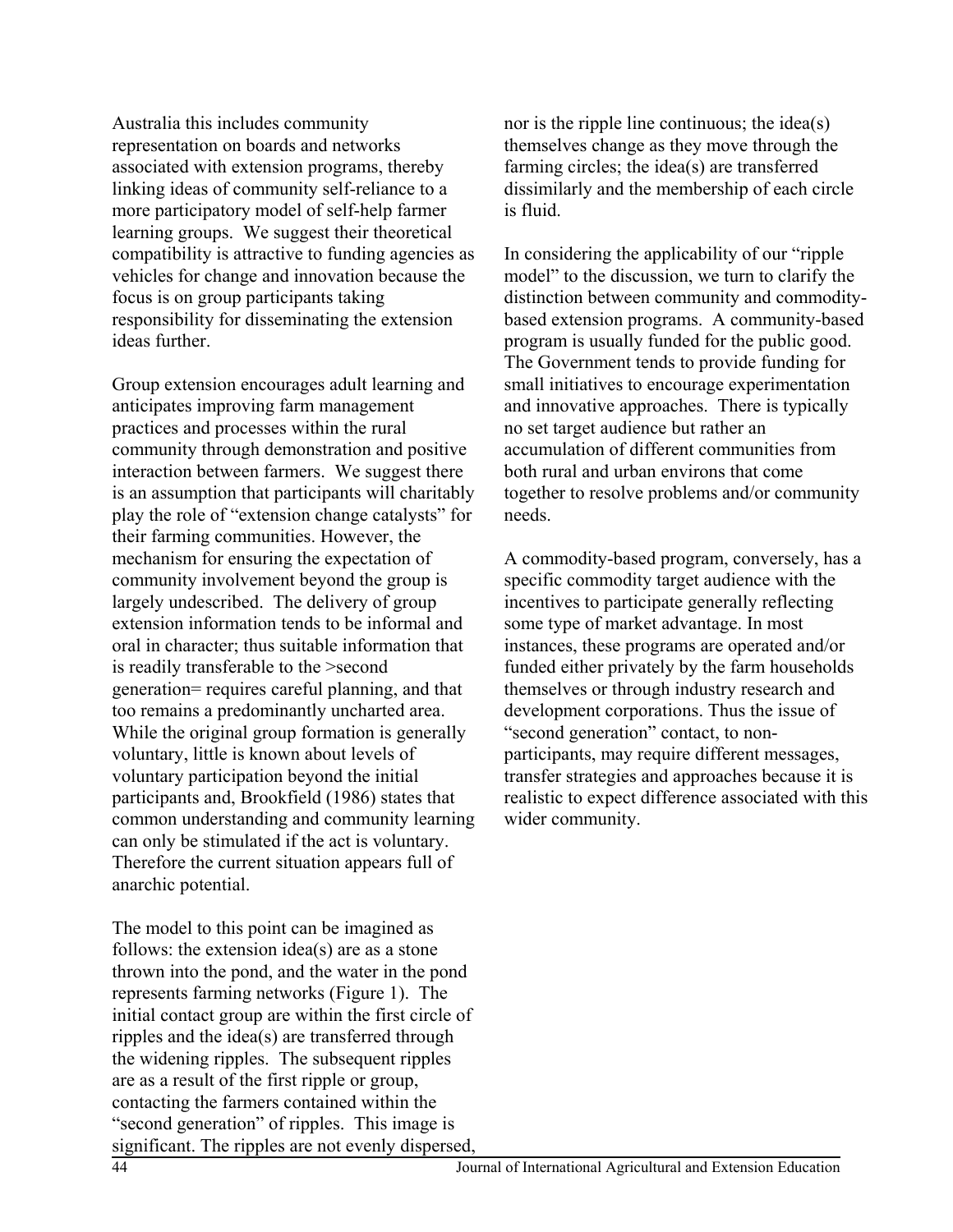

The community-based case in this paper reflects a longitudinal study on Landcare farmers in southwest Gippsland Victoria, undertaken between 1993 and 1997 (Beilin, 1998). Landcare is a voluntary partnership between Governments, private agriculturalists and land managers for the sustainable use of land and water. Initially Landcare extension agents were largely State Government employees from conservation and production agencies--the technology experts--however, their role was to operate as facilitators. Lately, anecdotal evidence suggests that changes in funding have resulted in Landcare groups forming networks and facilitators are now network coordinators and more closely aligned to administrative and group funding issues.

The commodity-based extension case in this paper is part of a current research project, focussing on the dairy industry. The research reports on an 18-month study of a 3-year dairy extension program, both funded by the National Dairy Research and Development Corporation. The extension initiative is on improving the competitiveness and production efficiency through decision-making. It utilises facilitated farmer groups. The facilitators are professional consultants with technical expertise in production relating to optimal farm management. The three groups involved in this study formed after a pilot program, and the current research project involves a partial evaluation of the extension initiative. The farmer groups are exclusive, and the wider community has access to the program by invitation to farm field days twice a year and through industry newsletters. By contrast with the first case study, therefore, "second generation" contact must be instigated from within the specific groups.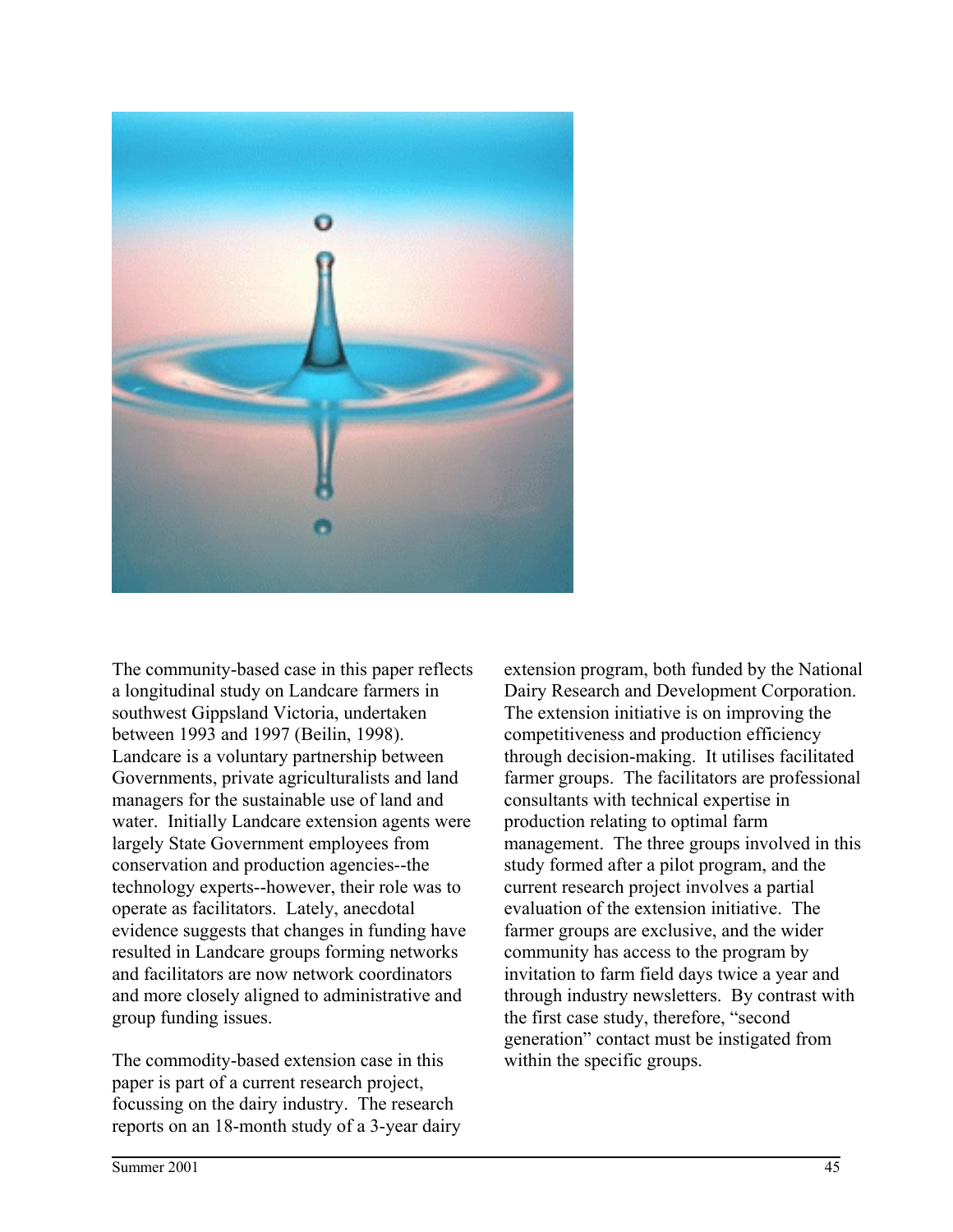## **Purpose**

Information transfer as a process of adoption and diffusion of innovation was focused on technology transfer (Garforth, 1987). Although it may be seen as being applicable to technological change, adoption and diffusion has minimal relevance to sociological change and in the post-modern era, we acknowledge that individuals are diverse and social organizations and structures complex. Change can no longer be conceived as a straight line, parallelling "progress." Nor can it be understood as tied to technological advances. It too encompasses diversity and complexity in individuals. The difficulty in transferring information from participants to nonparticipants to initiate change becomes the heart of this paper. In today=s extension, there is more importance placed on community learning utilising the learning experiences evolved within the farmer groups. However, the participants may not recognise wider community learning as a natural outcome of their participation in a program. They may also not experience a sense of responsibility with regard to transferring what they have learned to the wider community. In commodity based groups, in particular, where the catch cry is "continuous improvement" and where competitiveness is important, there is not an obvious reason why group participants would envisage a partnership between themselves and the wider community as a part of benefiting from the group extension program.

# **Methodological Approach**

Both the research projects involving the Landcare community-based program and the dairy extension commodity-based program utilised a participatory action learning approach. The action-learning model (Kolb, 1984), which follows a four-stage cycle of inquiry, action, evaluation and reflection, is widely accepted as a basic model for the way adults learn (Edmondston 1997). Effective adult learning is problem and experience centred; the experience

must be meaningful; the learning process must be voluntary; the objectives must be set and pursed by the learner; and, the learner requires feedback about their progress towards those objectives (Brookfield 1986). Reflection is also an important part of the process (Reason, 1994).

Five Landcare groups were studied over five years. This included attending 54 monthly meetings, field days and conducting two sets of detailed interviews with 18 Landcare family farm households. The interviewed households participated in a photo-elicitation process using a highly modified form of personal construct theory and detailed ethnographic narratives (Beilin, 1998; Beilin, 1999). Action learning in this study included the opportunity for the involved farmers to analyze their landscape practice through describing and reflecting on photographs they had taken of their farm landscapes. While Landcare focuses on conservation practices on productive land, the farmers used the photographs to demonstrate difficulties they were experiencing with government (mismanagement of roadsides); neighbors (fence lines and noxious weeds); industry support (placement of dairy sheds for milk delivery). In short, while the photographs were of the immediate scene, the reflective conversations generated a complex understanding of impinging values and practical realities. Generally speaking, Landcare is not exclusive in its membership, however as some groups held their meetings in private homes, an invitation to attend was needed, at least in the first instance. The reality in this area, however, was that most Landcare members were keen to encourage others to attend and advertised the meetings, tree plantings and availability of grants in their wider community.

The effectiveness of the group as a learning tool is the primary objective of the commodity based study. The study utilized various research methods including participatory observation, interviews and surveys. The wider dairying community were invited twice yearly to open days, and had access to monthly feature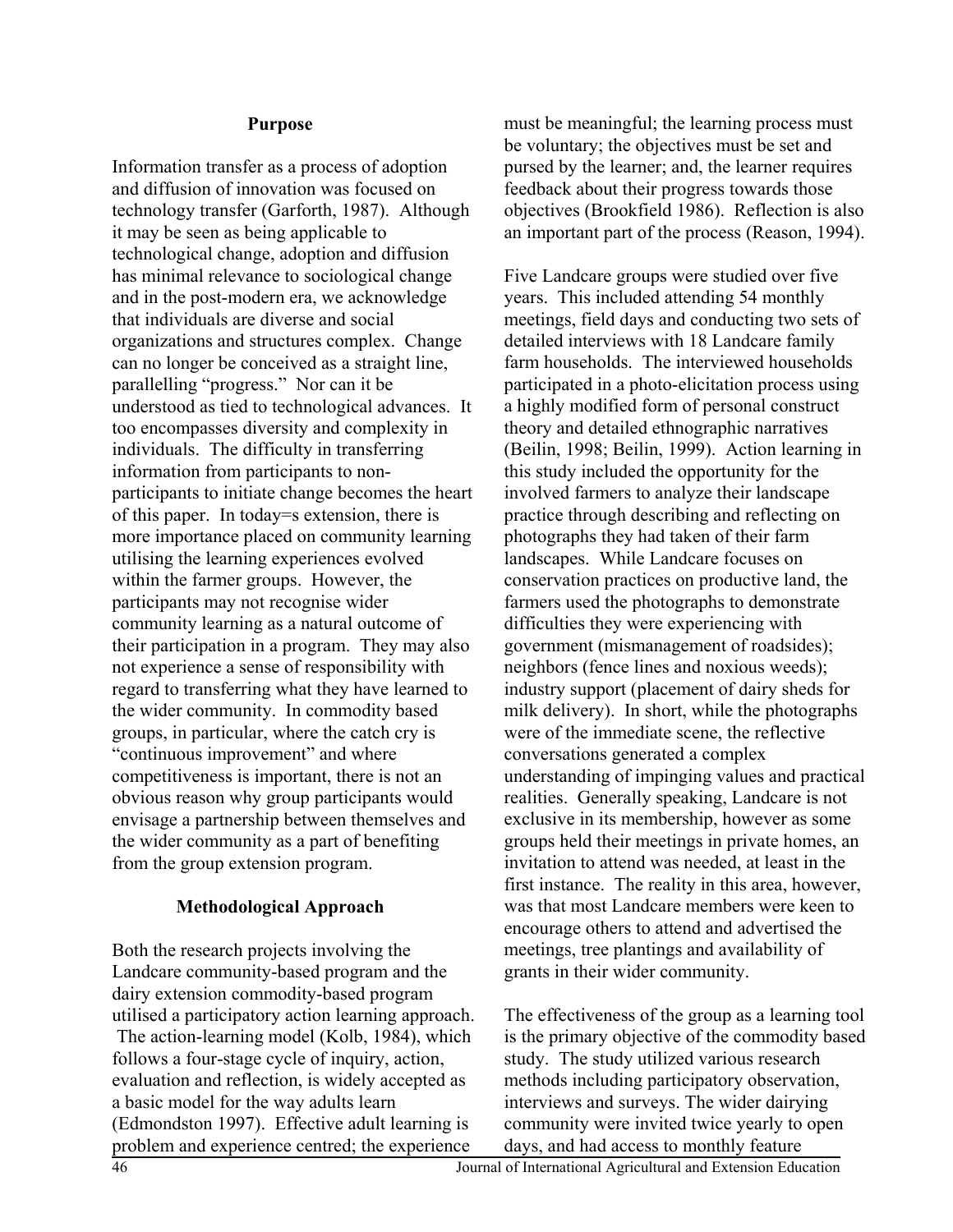newsletters, and periodical press releases. Observation and analysis of the monthly group activities by the researcher indicated that there was minimal communication between group members and the wider rural community. Consequently, an action research component was developed to explore the applicability of empowering group members to establish the relevance of their program outcomes with the wider farming community and establish "second generation" contact. This approach implicitly incorporated an evaluation of the existing program. It also provided the funding body and the researcher with a tool to assess whether these learning groups could develop a process to communicate program activities and outcomes to non-participants. Group members who volunteered to conduct the evaluation survey to determine the wider community's relationship to the target project were required to undertake a training program to ensure compliance with ethical requirements of the larger study. Each interviewer was required to complete 5 interviews with farming community members and report back to the researcher and the group on their findings. A total of 55 community household interviews were completed.

# **Results and Discussion**

Both studies noted that there are numerous group extension programs operating within any given farming community. There is also some crossover between participants and programs. The Landcare program has spawned over 4000 groups and involves an estimated 30 per cent of the farming population across the nation (Baker, 1997; Mues *et al*., 1994), but in the area of the study, only 22 per cent of the farmers are members (Beilin, 1998); while the commoditybased program involves 10 per cent of the community (Andreata, n.a). The importance to funding agencies of these programs 'extending' to contact non-participants is demonstrated by these relatively low participation figures. The question remains as to whose responsibility it is for the transfer of information beyond the selfselecting groups to the wider community; and

whether it is a realistic expectation of funding bodies that indicators of successful group extension programs include the dispersal of these messages by group participants.

The preliminary findings from the commoditybased study indicated that the research method utilizing group members as community interviewers encouraged the reflective action learning cycle for the target group as a whole. In subsequent discussions of research findings, the researcher noted that the group had sufficient knowledge to modify their program to better suit both the groups' and the rural communities' needs. However, the framework of the original project design did not include a formal mechanism for making these changes within the group or the overall project structure. The question of the facilitator=s role is central here. The facilitator is the official change agent thus their capacity to nurture and encourage the group is a critical factor in the success of the adult learning process. Brookfield supports this concept and states that facilitators should assist adults to effectively utilize local knowledge and resources to achieve the learning outcomes that learners have defined themselves (1986: 124). In this study, the facilitators did not have an investment in the long-term future of the groups. Their contracts are for the immediate project and their skills are in technical areas; and when broached, their abilities to train and manage the farmers as 'extension catalysts' is understood by them to be counteractive to their principal tasks. Yet the industry funding agency sees the dispersal of information from the farmer groups to the wider community as an indicator of a successful project.

The farmers recognized the value of the group in giving individual's confidence to talk about change. One farmer stated that "if I was asked to give an account of what I was doing on my own farm, I always integrated the extension program I am involved in to help demonstrate the rationale of my decision-making process and/or actions it gives the farming community a sense of understanding as to what the project is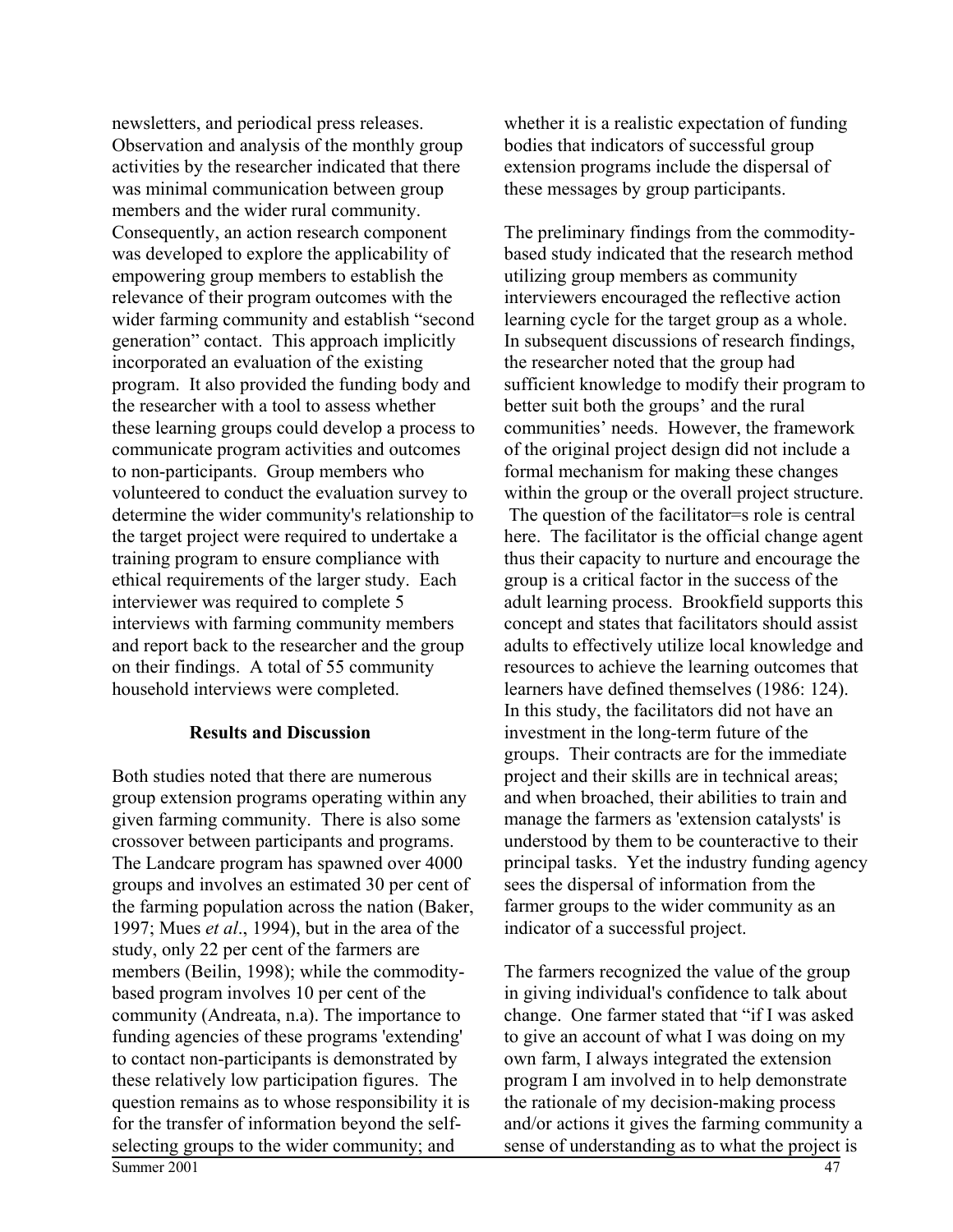about" (Sam, April 2000 in Andreata, n.a.). Equally, farmers indicated that it is important for group learning to extend into the community. They believed that: community learning leads to a robust rural community network that can rely on each other in times of hardship (ibid). Therefore, from the farmers' perspective in this study, group extension and "extending the farmer" is a step towards a more self-reliant rural community.

The Landcare case study research demonstrates a different response with regard to dispersal of information from the group to the wider community. Several farmers offered to help neighbors plant trees in order to ensure nonparticipant farms became involved in corridors or networks in the region. In contrast, a third of the interviewed households complained that the government was withdrawing from its responsibility with regard to land management (noxious weed control, salinity and over grazing) and expecting local Landcare farmers to convince non-Landcare farmers to change their ways. The Landcare farmers did not think this would be a successful strategy, and all the interviewed farmers commented negatively on government withdrawing services while asking farmers to do more (Beilin, 1998). This case study also showed a significant difference between individual farm practices and Landcare group meeting discussions. Farmers took the information they needed or could strategically use from the meetings. Some discounted the practical Landcare applications, for example, suggesting they were unsuitable to their landscapes or impractical for the long-term well being of the farm family (ibid).

In general, groups go through a process of leadership transfer and fluxes of participation and heightened activity. The central viability of the groups over time often depends on key individuals rather than the contracted facilitators or coordinators. In the case of Landcare, the central funding encourages the group to keep going, but does little to assess the "health" of the key players. On the other hand, the

commodity-based program has an exhaustible funding period of three years, where on completion, a group has the option to continue with the group on a "user-pays" system or alternatively disperse. At present, the program does not encourage groups to be self-directed but rather directed at the discretion of a facilitator. At the end of the three-year commitment, the groups then have the option for appropriate training to assist in constructing a self-directed learning group (Andreata, n.a).

Group learning has the potential to encourage group responsibility to help change the bases of social learning and the environment within the farming community. However, experiential learning could be non-transferable. The issue of groups not being homogeneous and farming situations not always being the same magnifies the possibility of non-transferability. For this reason, we emphasize that group extension can be most influential at the process level and not in the ultimate application of management and practices.

## **Educational Importance**

Recognizing that Australian farmers currently face particularly difficult times in world markets may assist readers to contextualize the cauldron into which the issue of on-going information contact falls. The implicit assumption made by many Government agencies and industry cooperatives is that information empowered farm households have an obligation to their fellow rural communities. As extension educators our concerns include: that farmers taking on this responsibility may result in adverse consequences because non-participating farm families may misunderstand the implication of the message, not fully comprehend the process, or simply utilize part of the message only to find that the sum of these elements is not equivalent to the whole. As well, in highly technical programs such as those associated with commodity extension programs, the missing technological information may be critical to the outcomes experienced by the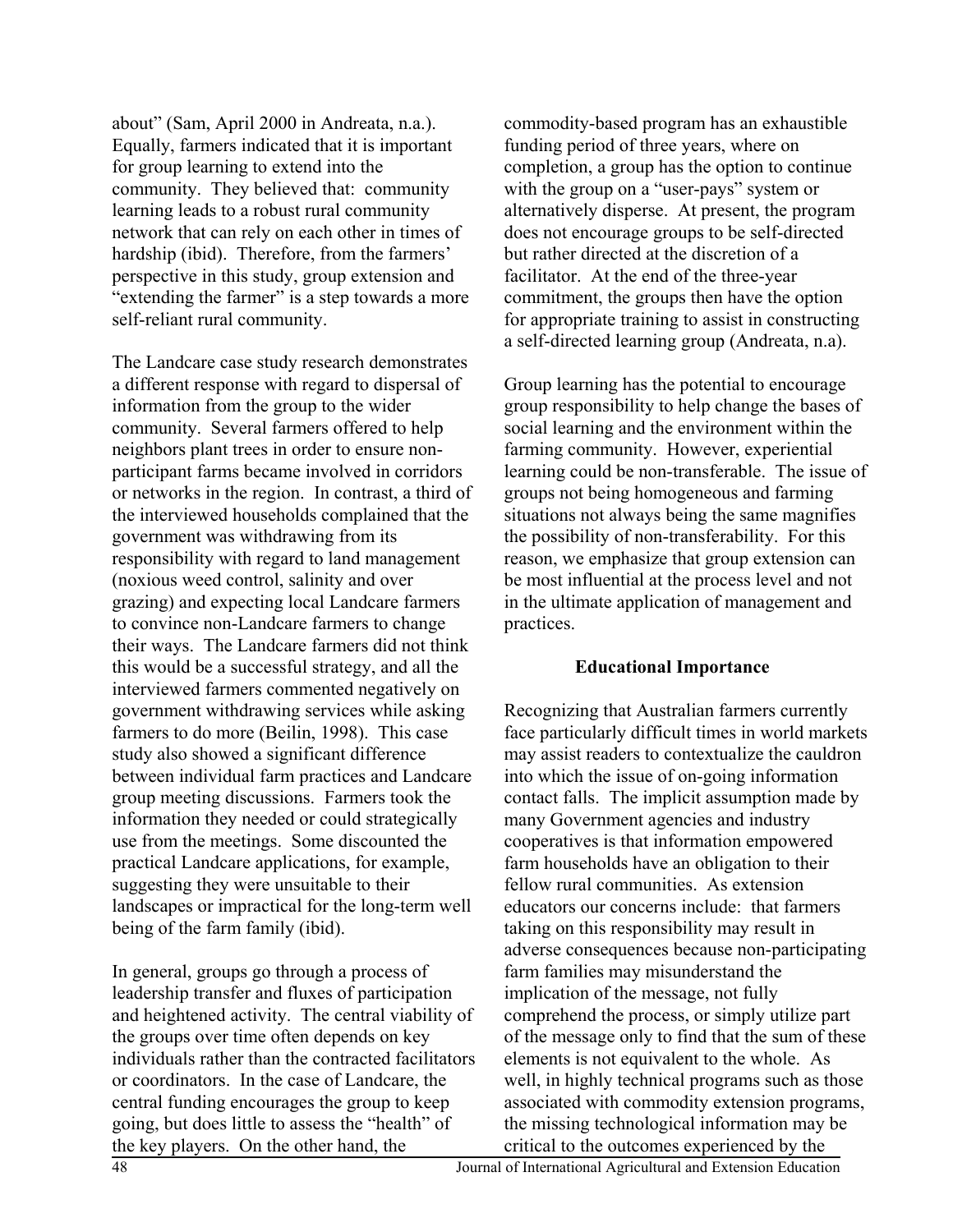intercepting "second generation" contacts. By reflecting on the two cases in this paper, the authors' purpose is to encourage discussion of these concerns.

Paulo Freire, working among the Brazilian peasants, imagined a learning cycle that would encourage each participant to expand and extend their learning as a part of taking responsibility for changing their lives (Crotty, 1998). As action researchers have noted, the moment of reflecting on what has been accomplished leads almost immediately to perceptions of what can next be tackled. The building blocks of adult learning transferred to group extension methods, offers farmer groups some insights. However, extension educators, reflecting as we have, on the "ripple model," may experience some of the qualms that initially motivated this paper.

Landcare was instrumental in changing extension group methods for sustainable land management outcomes. Very quickly it was recognized that the technological issues were not the limiting factor to changing farmer management practices. Human resource management required a more sophisticated approach to group extension, and the language of participation and action research was applied. Conversely, many Landcare facilitators and coordinators did not have training in these areas and were more comfortable with scientific technology transfer, which reflected their initial training. The idea that eventually each group might form a "cadre" of activists, able to go out into the non-participating community and transfer a process or ideas for discussion was probably always there in the theory, but really not explored on-ground; nor were programs designed to be evangelical in this way. However, in retrospect, it is unclear how Landcare was meant to spread into the wider community if this did not happen.

The lack of facilitation skills among group members, and even among the initial group coordinators is an on-going issue. It is not the fact that the commodity industry used private consultants that weakens the project outcomes in our view. The facilitators did not have a clear mandate from the industry to create the conditions that would nurture social change. Nor did they pass on the skills necessary to analyze process rather than technological intervention. There was little recognition of the skills and analysis required for group members to effectively communicate the program experiences beyond the group. If the public and private funders are serious about self reliance as a cornerstone of expected outcomes from their projects, then capacity building, facilitation and social dynamics are important components of the program. Participating farmers and community members would then have the ability to generate and facilitate second generation contact. If we are right in hypothesizing the centrality of each group in relation to the non-participant wider community, then we must create an active interface for engagement between the "generations." Change catalysts need to explain the thinking and sorting within the information process rather than just provide the information to make changes. This active interface also allows information to be fed back into new extension ideas to create new ripples as illustrated in Figure 1; thus empowered farming networks will have the capacity and skills to create a change cycle that suits their situation.

The final issue in extending group learning is the ethical responsibility involved. Farmer groups who take responsibility for "empowering individuals" to enhance "community ownership" need clarification of their status and legal liabilities as volunteers. Activists operating without adequate resources or information are likely to experience dissolution and their activities, exacerbated by an unsupported "ripple effect" could lead to disenfranchisement among already marginalized farmers.

**Acknowledgments**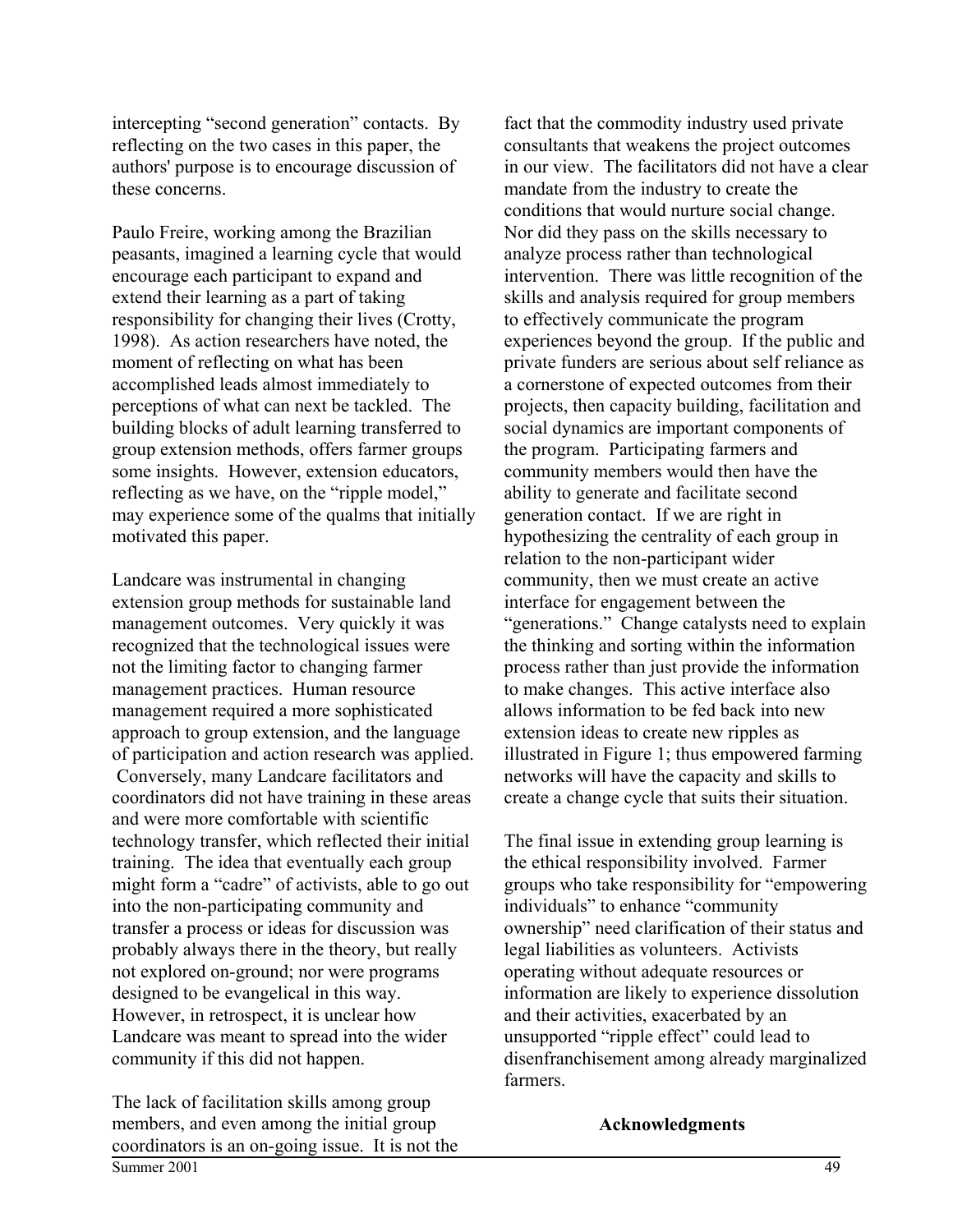Ms. Andreata's research is supported by the Dairy Research and Development Corporation. Dr R. Beilin and Dr. K Williams, University of Melbourne are supervisors of her study.

## **References**

Andreata, S. (n.a.). Learning from the Group: a Case Study of the Focus Farm Project in Gippsland, Victoria, Unpublished M.Agric.Sc. thesis, University of Melbourne, available August 2001.

Baker, R. (1997). Landcare: Policy, Practice and Partnerships, Australian Geographical Studies, vol.35, no.1, pp.61-73.

Beilin, R. (1999). The Farmers= View: How Seeing the Local Defines On-Farm Conservation, 10th International Soil Conservation Organization Conference >Sustaining the Global Farm: Local Action for Land Stewardship=. Lafayette, Indiana, May 23-28, 1999.

Beilin, R. (1998). Looking for Landcare: The Landscape and the Family Farm. Unpublished PhD manuscript, Dept. of Landscape Policy and Planning, RMIT University, Melbourne.

Brookfield, S. D. (1986). Understanding and Facilitating Adult Learning. San Francisco, California, Jossey-Bass Inc.

Cameron, D. and Chamala, S. (1993). Farmers & Formal Education: Will it help them stay on the farm? Australia Pacific Extension Conference, Surfers Paradise, Dove Rural Media.

Crotty, M. (1998). The Foundations of Social Research: Meaning and Perspective in the Research Process. St Leonards, Australia, Allen & Unwin. pp. 147-157.

Curtis, A., deLacy, T. & Klomp, N. (1993). 'Landcare in Victoria--Are we Gaining Ground? Australian Journal of Soil and Water Conservation, vol.6, no.2, pp.20-27.

Edmondston, V. (1997). Learning how to Reflect with Producers. 2nd Australasia Pacific Extension Conference, Albury.

Garforth, C. (1987). 'What's in a theory? Extension as the art of the reasonable, the feasible and the desirable', Reading Rural Development Communications Bulletin, no.22, pp. 3-6.

Martin, P. (1994). Democratising Rural Environments: Landcare and Total Catchment Management in Australia. Unpublished PhD thesis, Faculty of Agriculture and Social Ecology, University of Western Sydney, NSW, Australia.

Mues, C., Roper, H. & Ockerby, J. (1994). Survey of Landcare and Land Management Practices 1992-93, ABARE, Commonwealth of Australia.